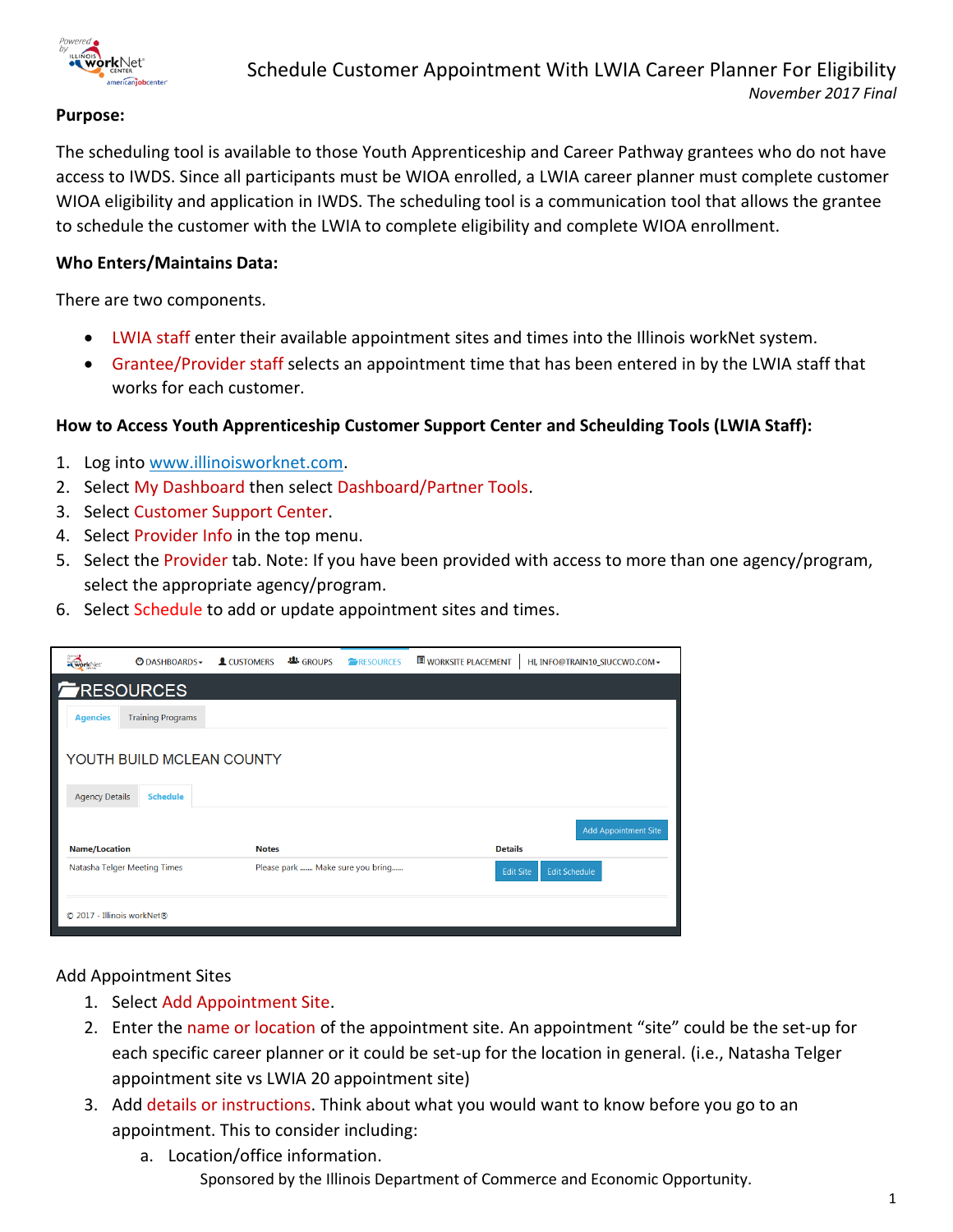

- b. Parking instructions.
- c. If you need to reschedule.
- d. Basic documents to bring.
- 4. Save your information.

Add Appointment Times/Dates for Each Site

- 1. Select Edit Schedule
- 2. Select Add Appointment
- 3. Enter Appointment Date and Start Time and Appointment End Time
- 4. Select the Number of Openings available during that time slot
- 5. Select Add Appointment

#### View Appointment Details

- 1. Select Details to see the:
	- a. Date.
	- b. Time.
	- c. Number of openings.
	- d. Who created the appointment?
	- e. When it was created.
	- f. Who is scheduled during that time slot?

# **How to Access Youth Apprenticeship Customer Support Center and Appointment Scheduling Tools (Grantee/Provider Staff):**

- 1. Log into [www.illinoisworknet.com.](http://www.illinoisworknet.com/)
- 2. Select My Dashboard then select Dashboard/Partner Tools.
- 3. Select Customer Support Center.
- 4. Select the Youth Apprenticeship and Career Pathway to access your list of customers.
- 5. Select a customer then select their Progress page.
- 6. Select the Contact & Appointment Information.

| workNet                  | O DASHBOARDS -                     | <b>L</b> CUSTOMERS   | <b>卷 GROUPS</b>                              | <b>ERESOURCES</b> |                          | <b>WORKSITE PLACEMENT</b>   | HI, INFO@TRAIN10 SIUCCWD.COM - |
|--------------------------|------------------------------------|----------------------|----------------------------------------------|-------------------|--------------------------|-----------------------------|--------------------------------|
|                          | VOUTH APPRENTICESHIP PROGRESS PAGE |                      |                                              |                   |                          |                             |                                |
| Application              | Suitability<br><b>Progress</b>     | <b>Case Notes</b>    |                                              |                   |                          |                             |                                |
| <b>PROGRESS</b>          |                                    |                      |                                              |                   |                          |                             | CASE NOTES(1)▲                 |
| <b>2</b> Profile         |                                    |                      | <b>Contact &amp; Appointment Information</b> |                   |                          |                             |                                |
| First Name Benjamin      |                                    | Contacts             |                                              |                   |                          | <b>Appointment Details</b>  |                                |
| <b>Last Name Bratt</b>   |                                    | Contact <sup>*</sup> |                                              |                   |                          |                             |                                |
|                          | Email info@intakeB siuccwd.com     | Select               |                                              |                   | $\overline{\phantom{a}}$ | <b>Schedule Appointment</b> |                                |
| <b>User Name IntakeB</b> |                                    |                      |                                              |                   |                          |                             |                                |
| <b>Last 4 SSN 8797</b>   |                                    | Update               |                                              |                   |                          |                             |                                |
| <b>DOB</b> 12/19/1996    |                                    | <b>View Contacts</b> |                                              |                   |                          |                             |                                |
| Sync With IWDS           |                                    |                      |                                              |                   |                          |                             |                                |

Sponsored by the Illinois Department of Commerce and Economic Opportunity.